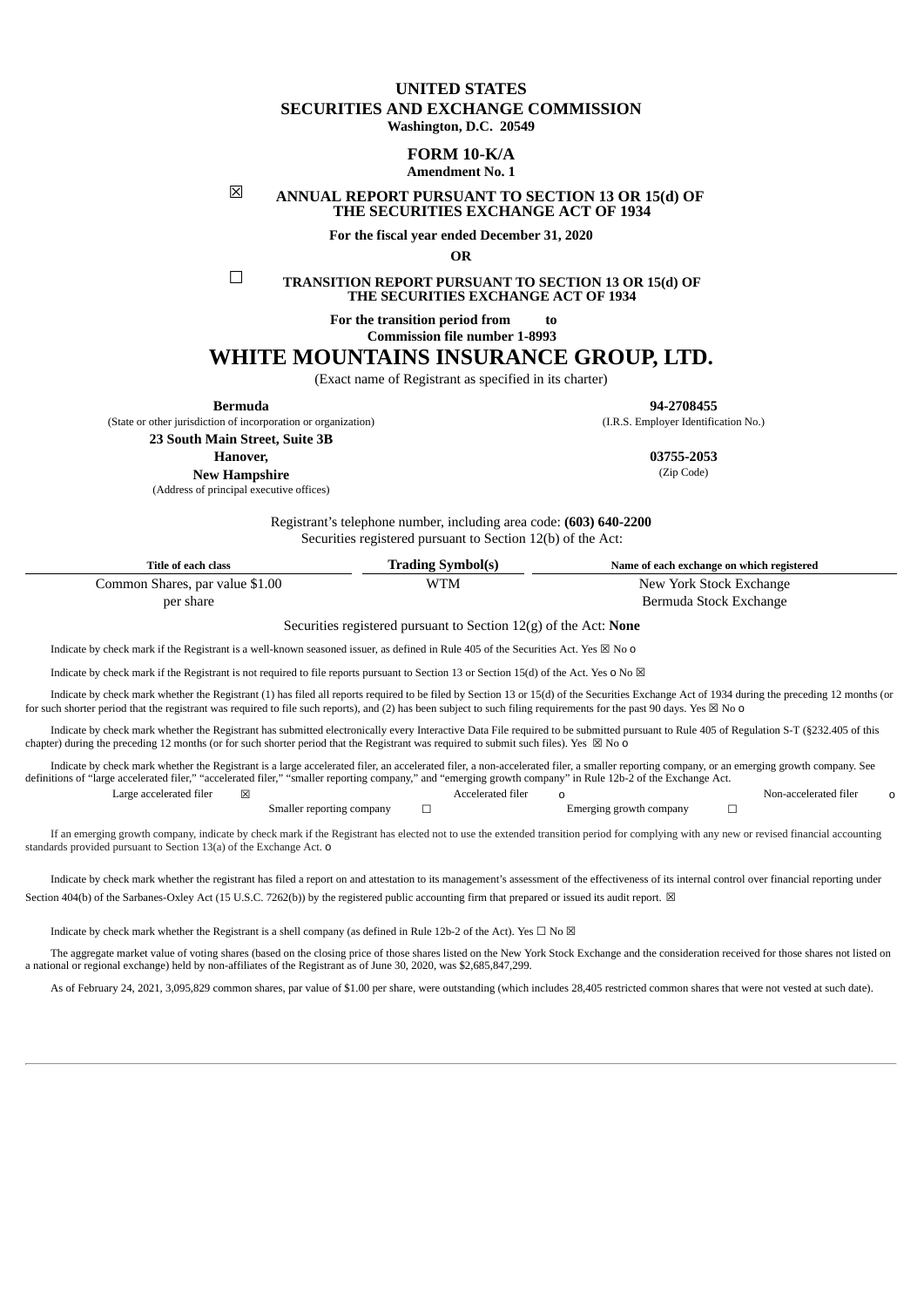#### **EXPLANATORY NOTE**

This Amendment No 1. on Form 10-K/A (the "Amendment") is filed by White Mountains Insurance Group, Ltd. ("White Mountains" or the "Company") to amend its Annual Report on Form 10-K for the year ended December 31, 2020 (the "2020 Form 10-K") filed on February 26, 2021. The purpose of the Amendment is to amend Part IV, Item 15 of the 2020 Form 10-K to include the audited consolidated financial statements of MediaAlpha, Inc. as of December 31, 2020 and 2019 and for the three years in the period ended December 31, 2020, and the audited consolidated financial statements of QL Holdings, LLC ("QL Holdings") as of December 31, 2019 and for the period from February 26, 2019 through December 31, 2019. The term "MediaAlpha" refers to QL Holdings, LLC and its consolidated subsidiaries prior to the completion of MediaAlpha, Inc.'s initial public offering ("IPO") on October 30, 2020 and MediaAlpha, Inc. and its consolidated subsidiaries following the completion of its IPO. No other items of the 2020 Form 10-K are amended in the Form 10-K/A.

## **PART IV**

#### **ITEM 15. Exhibits and Financial Statement Schedules**

**b. Exhibits**

| <b>Exhibit</b><br><b>Number</b> | <b>Name</b>                                                                                                                                                                                                                                                                                                                               |
|---------------------------------|-------------------------------------------------------------------------------------------------------------------------------------------------------------------------------------------------------------------------------------------------------------------------------------------------------------------------------------------|
| 23.1                            | Consent of PricewaterhouseCoopers, LLP for MediaAlpha, Inc. (*)                                                                                                                                                                                                                                                                           |
| 23.2                            | Consent of PricewaterhouseCoopers, LLP for QL Holdings, LLC (*)                                                                                                                                                                                                                                                                           |
| 31.1                            | Principal Executive Officer Certification Pursuant to Rule 13a-14(a) (*)                                                                                                                                                                                                                                                                  |
| 31.2                            | Principal Financial Officer Certification Pursuant to Rule 13a-14(a) (*)                                                                                                                                                                                                                                                                  |
| 32.1                            | Principal Executive Officer Certification Pursuant to 18 U.S.C Section 1350, as Adopted Pursuant to Section 906 of the<br>Sarbanes-Oxley Act of 2002 (*)                                                                                                                                                                                  |
| 32.2                            | Principal Financial Officer Certification Pursuant to 18 U.S.C Section 1350, as Adopted Pursuant to Section 906 of the<br>Sarbanes-Oxley Act of 2002 (*)                                                                                                                                                                                  |
| 99.1                            | MediaAlpha, Inc.'s Consolidated Financial Statements as of December 31, 2020 and 2019 and for the three years in the<br>period ended December 31, 2020 (incorporated by reference herein from Item 8 of MediaAlpha, Inc.'s 2020 Annual Report<br>on Form 10-K dated March 15, 2021, Commission file number: 001-39671) $(**)$             |
| 99.2                            | QL Holdings, LLC and Subsidiary Consolidated Financial Statements as of December 31, 2019 and for the Period From<br>February 26, 2019 through December 31, 2019 and Report of Independent Auditors (incorporated by reference herein to<br>Exhibit 99.1 of the Company's 2019 Annual Report on Form 10-K/A dated March 30, 2020) $(***)$ |
| 101                             | XBRL Instance Document - the instance document does not appear in the Interactive Data File because its XBRL tags are<br>embedded within the Inline XBRL document.                                                                                                                                                                        |

(\*) Included herein.

(\*\*) Exhibit 99.1 to this Form 10-K/A is being filed to provide audited financial statements and the related footnotes as of December 31, 2020 and 2019 and for the three years in the period ended December 31, 2020. The management of MediaAlpha is solely responsible for the form and content of the MediaAlpha financial statements. White Mountains has no responsibility for the form or content of the MediaAlpha financial statements since it does not control MediaAlpha.

(\*\*\*) Exhibit 99.2 to this Form 10-K/A is being filed to provide audited financial statements and the related footnotes as of December 31, 2019 and for the period from February 26, 2019 through December 31, 2019. The management of MediaAlpha is solely responsible for the form and content of the QL Holdings financial statements. White Mountains has no responsibility for the form or content of the QL Holdings financial statements since it does not control MediaAlpha.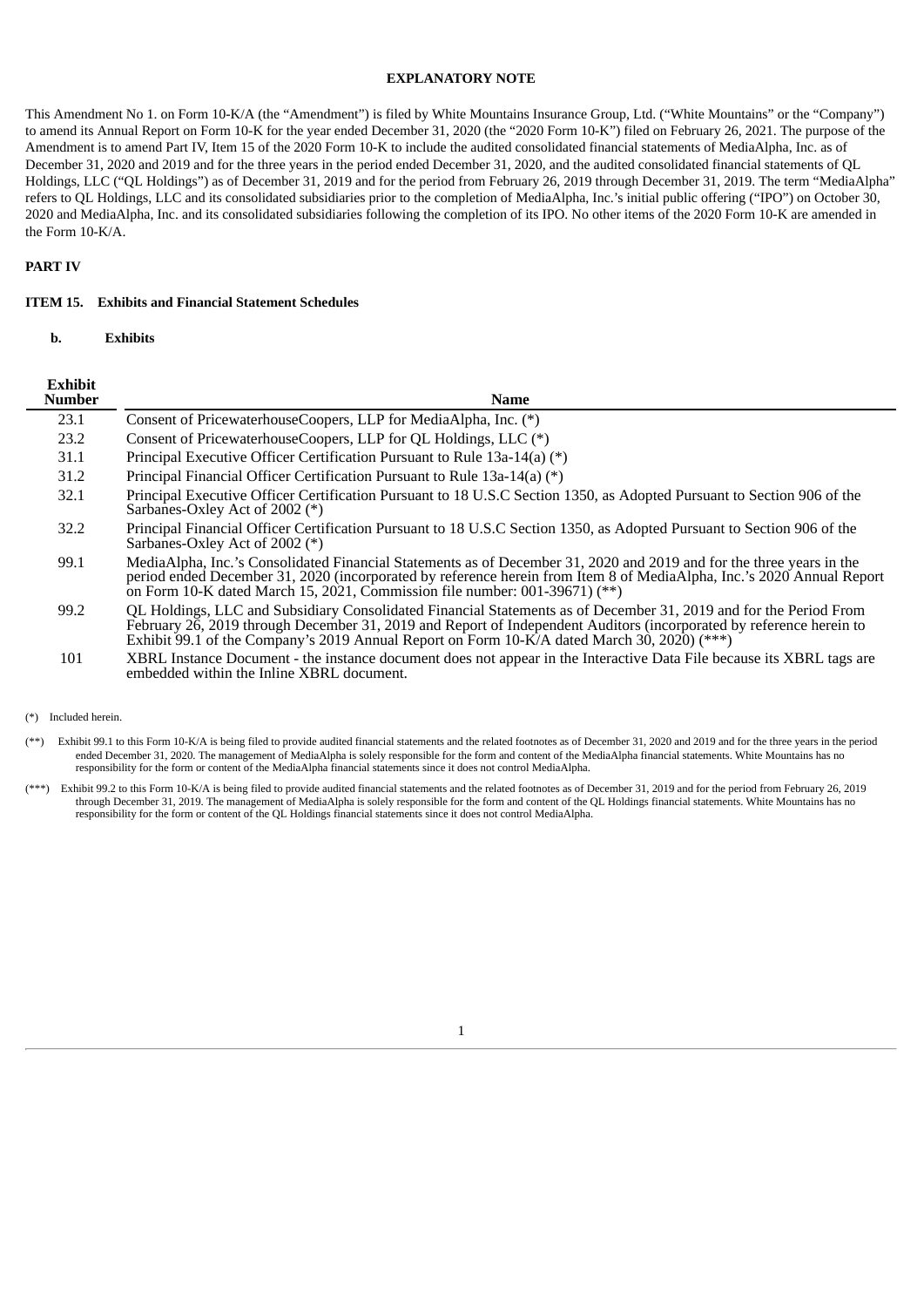## c. Financial Statement Schedules and Separate Financial Statements of Subsidiaries Not Consolidated and Fifty Percent or Less Owned **Persons**

Item 15.c has been amended to include the audited consolidated financial statements of MediaAlpha as of December 31, 2020 and 2019 and for the three years in the period ended December 31, 2020, and the audited consolidated financial statements of QL Holdings as of December 31, 2019 and for the period from February 26, 2019 through December 31, 2019.

As required by Rule 12b-15 of the Securities Exchange Act of 1934, as amended (the "Exchange Act"), updated certifications by the Principal Executive Officer and Principal Financial Officer are filed as exhibits to the Amendment.

We make no attempt in this filing to update matters in the 2020 Form 10-K for any other activities or events occurring after the original filing date; neither do we change any previously reported financial results of operations or any disclosures contained in that document except to the extent expressly provided herein.

## 2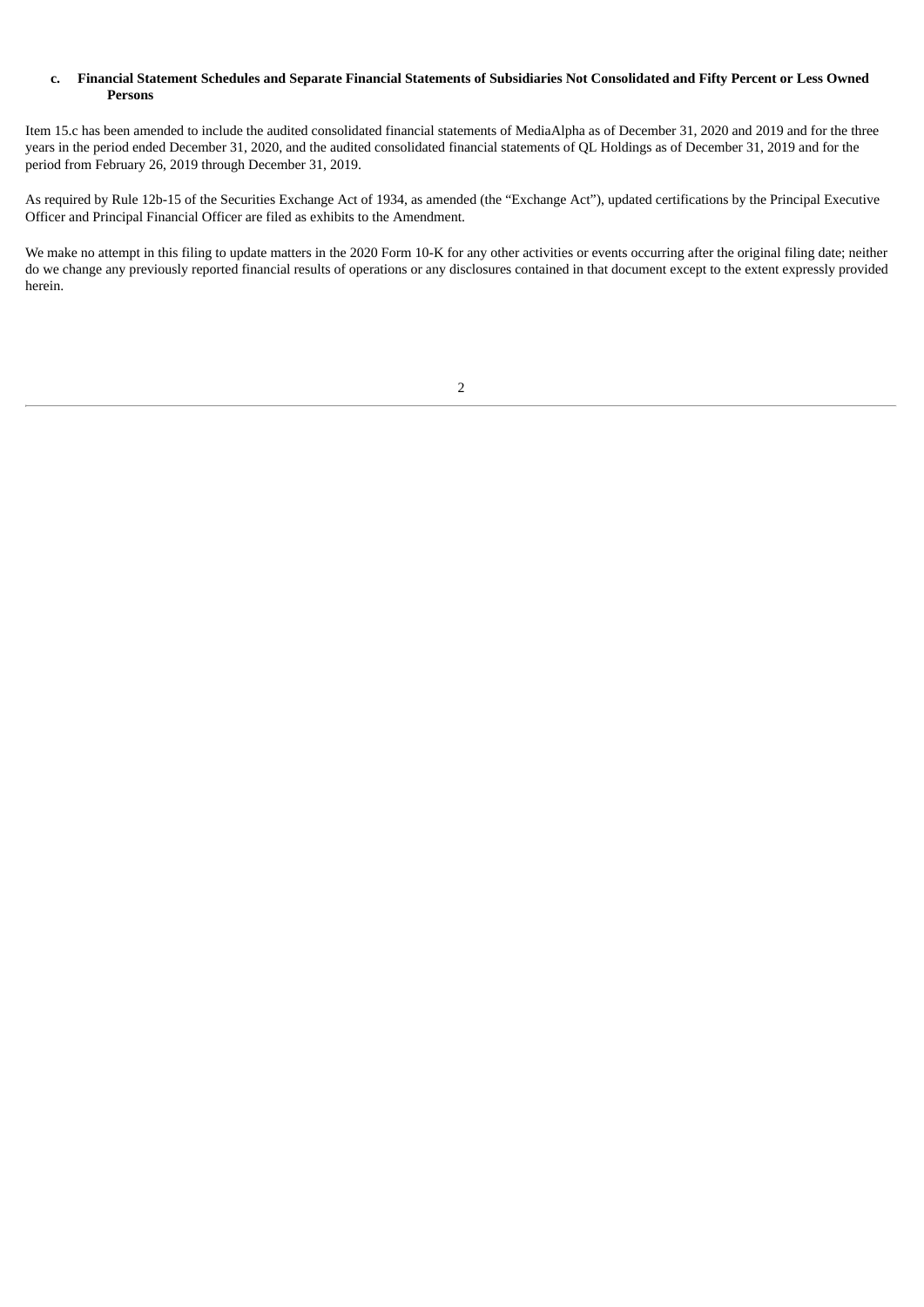## **SIGNATURES**

Pursuant to the requirements of Section 13 or 15(d) of the Securities Exchange Act of 1934, the Registrant has duly caused this report to be signed on its behalf by the undersigned, thereunto duly authorized.

# **WHITE MOUNTAINS INSURANCE GROUP, LTD.**

Date: March 30, 2021 By: /s/ J. BRIAN PALMER

J. Brian Palmer Managing Director and Chief Accounting Officer

3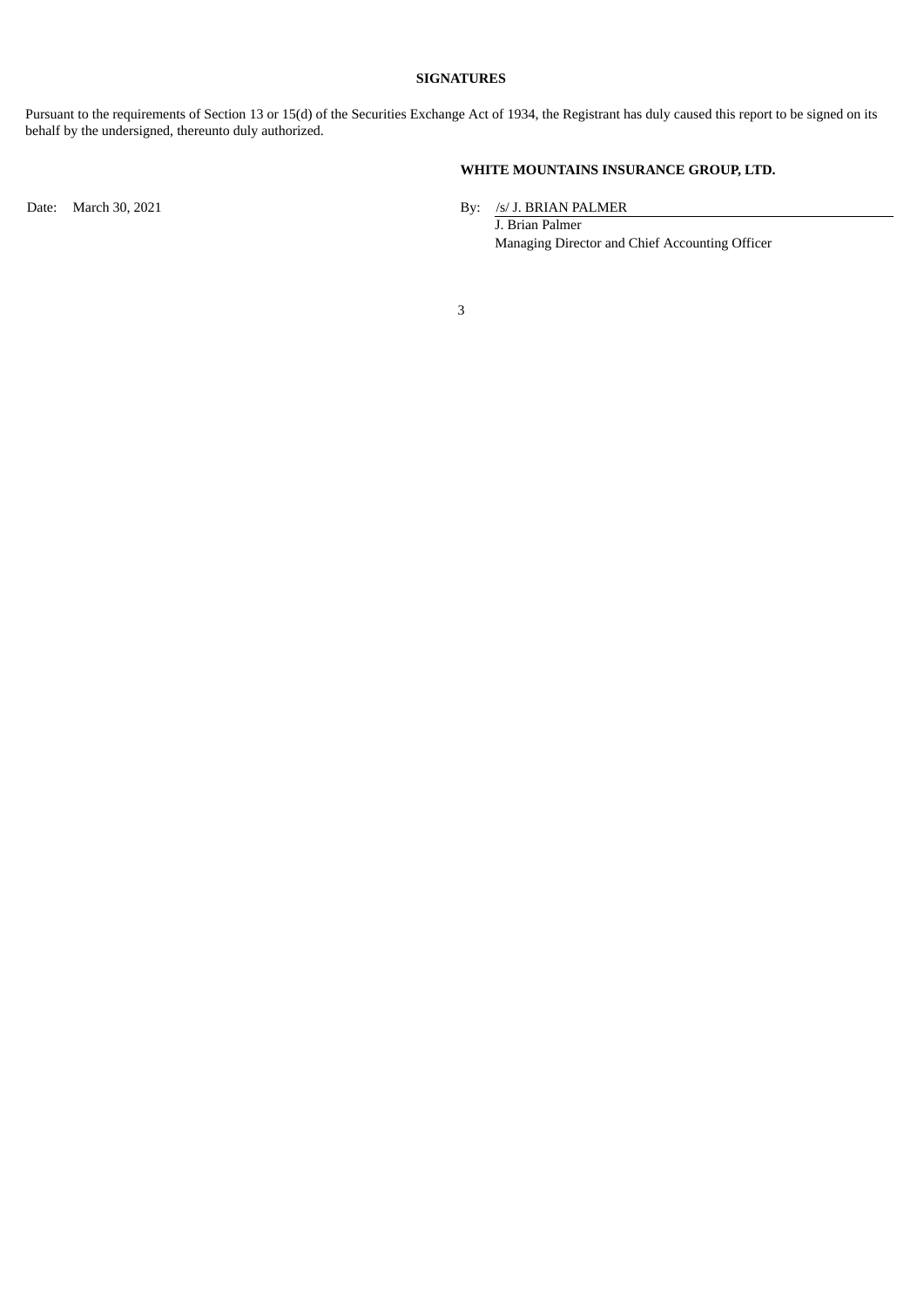## CONSENT OF INDEPENDENT REGISTERED PUBLIC ACCOUNTING FIRM

<span id="page-4-0"></span>We hereby consent to the incorporation by reference in the Registration Statements on Form S-8 (No. 333-220469 and 333-83206) of White Mountains Insurance Group, Ltd. of our report dated March 15, 2021 relating to the financial statements and financial statement schedule of MediaAlpha, Inc., which appears in MediaAlpha, Inc.'s Annual Report on Form 10-K for the year ended December 31, 2020.

/s/ PricewaterhouseCoopers LLP Boston, Massachusetts March 29, 2021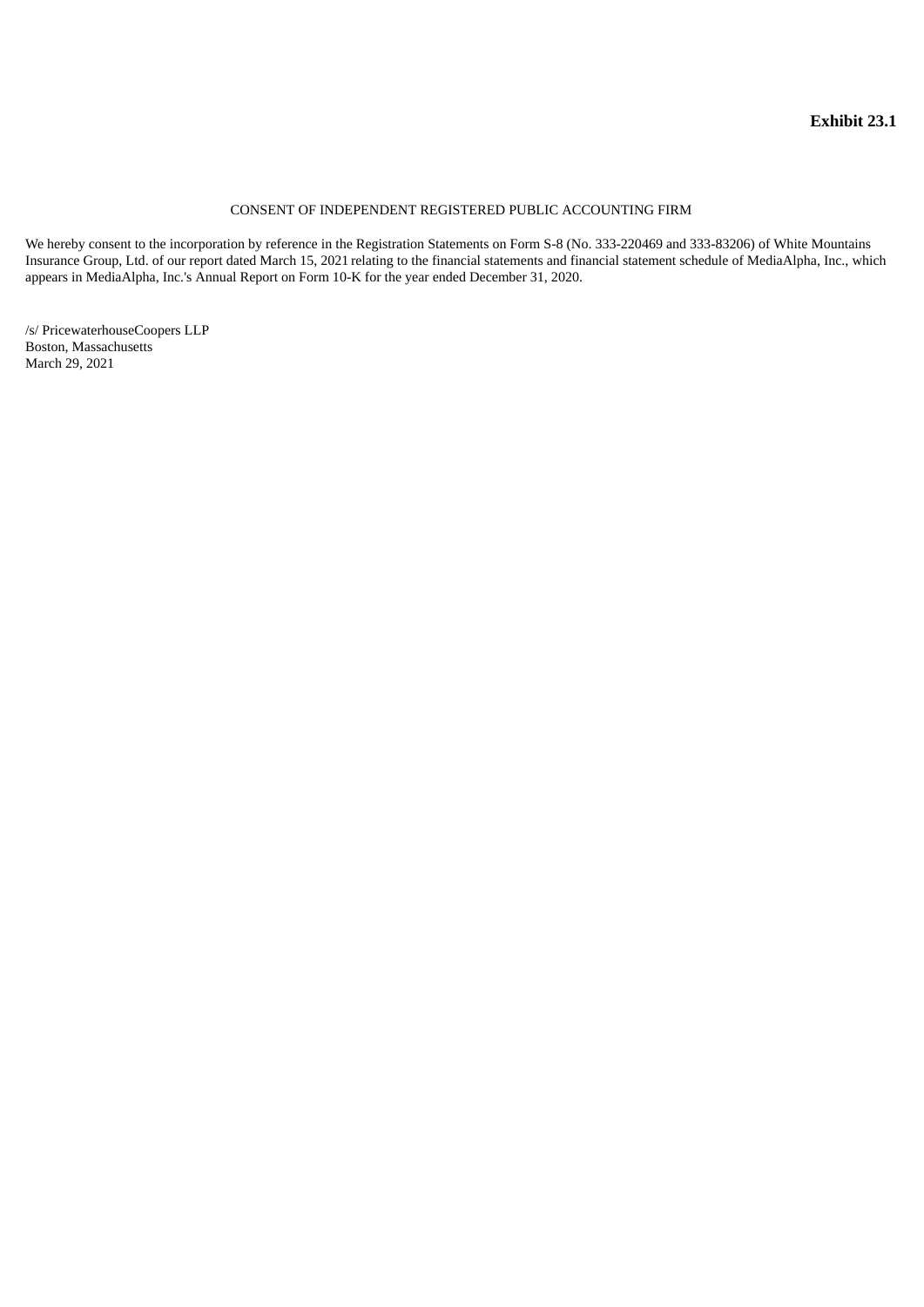## CONSENT OF INDEPENDENT REGISTERED PUBLIC ACCOUNTING FIRM

<span id="page-5-0"></span>We hereby consent to the incorporation by reference in the Registration Statements on Form S-8 (No. 333-220469 and 333-83206) of White Mountains Insurance Group, Ltd. of our report dated March 30, 2020 relating to the financial statements of QL Holdings, LLC, which appears in White Mountains Insurance Group, Ltd.'s Annual Report on Form 10-K/A for the year ended December 31, 2019.

/s/ PricewaterhouseCoopers LLP Boston, Massachusetts March 29, 2021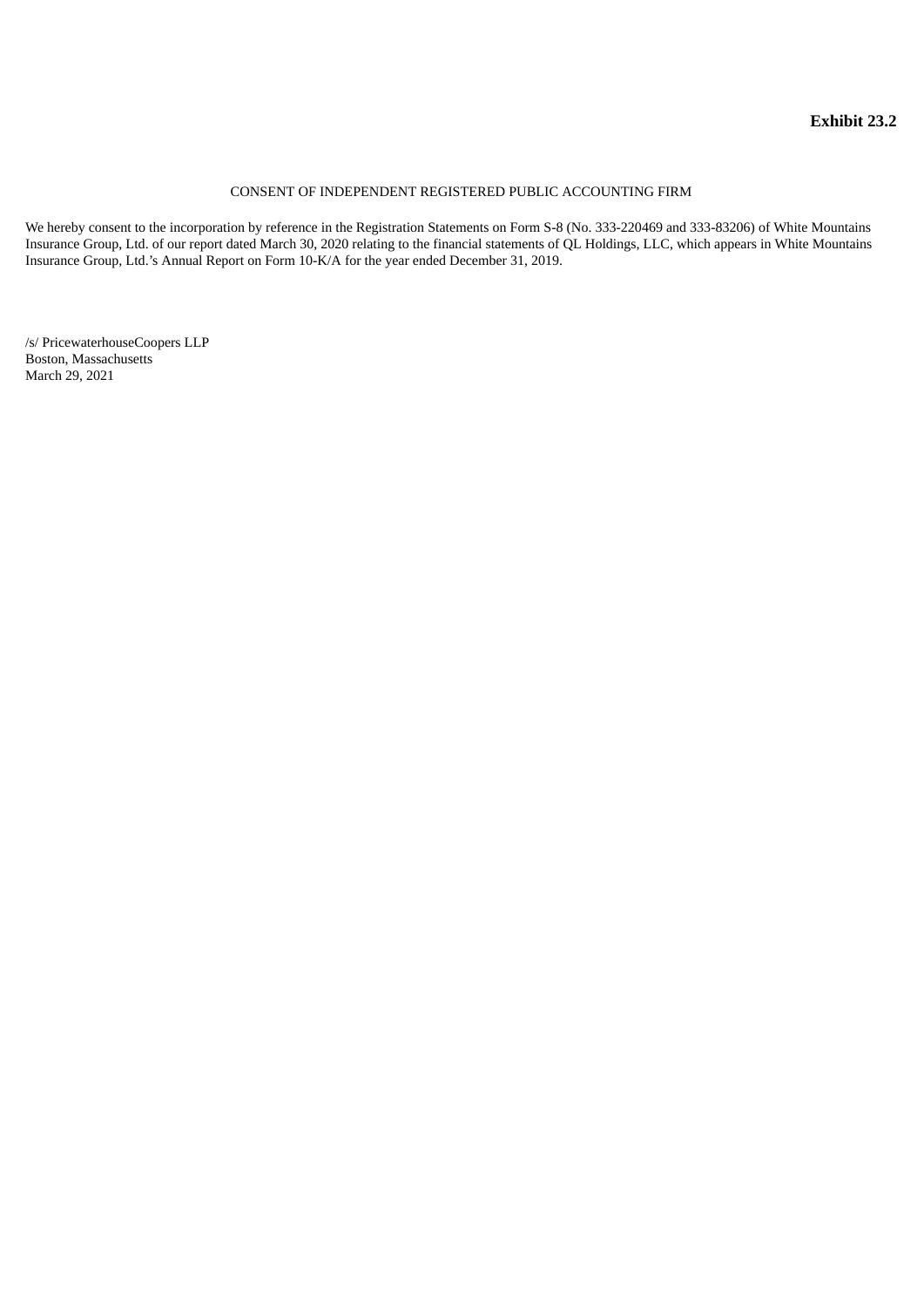#### **PRINCIPAL EXECUTIVE OFFICER CERTIFICATION PURSUANT TO RULE 13a-14(a) OF THE SECURITIES EXCHANGE ACT OF 1934**

<span id="page-6-0"></span>I, G. Manning Rountree, Chief Executive Officer of White Mountains Insurance Group, Ltd., certify that:

I have reviewed the Amendment No. 1 on Form 10-K/A for the fiscal year ended December 31, 2020 of White Mountains Insurance Group, Ltd.;

Based on my knowledge, this report does not contain any untrue statement of a material fact or omit to state a material fact necessary to make the statements made, in light of the circumstances under which such statements were made, not misleading with respect to the period covered by this report;

Based on my knowledge, the financial statements, and other financial information included in this report, fairly present in all material respects the financial condition, results of operations and cash flows of the registrant as of, and for, the periods presented in this report;

The registrant's other certifying officer and I are responsible for establishing and maintaining disclosure controls and procedures (as defined in Exchange Act Rules 13a-15(e) and 15d-15(e)) and internal control over financial reporting (as defined in Exchange Act Rules 13a-15(f) and 15d-15(f)) for the registrant and have:

- (a) Designed such disclosure controls and procedures, or caused such disclosure controls and procedures to be designed under our supervision, to ensure that material information relating to the registrant, including its consolidated subsidiaries, is made known to us by others within those entities, particularly during the period in which this report is being prepared;
- (b) Designed such internal control over financial reporting, or caused such internal control over financial reporting to be designed under our supervision, to provide reasonable assurance regarding the reliability of financial reporting and the preparation of financial statements for external purposes in accordance with generally accepted accounting principles;
- (c) Evaluated the effectiveness of the registrant's disclosure controls and procedures and presented in this report our conclusions about the effectiveness of the disclosure controls and procedures, as of the end of the period covered by this report based on such evaluation; and
- (d) Disclosed in this report any change in the registrant's internal control over financial reporting that occurred during the registrant's most recent fiscal quarter (the registrant's fourth fiscal quarter in the case of an annual report) that has materially affected, or is reasonably likely to materially affect, the registrant's internal control over financial reporting; and

The registrant's other certifying officer and I have disclosed, based on our most recent evaluation of internal control over financial reporting, to the registrant's auditors and the audit committee of the registrant's board of directors:

- (a) All significant deficiencies and material weaknesses in the design or operation of internal control over financial reporting which are reasonably likely to adversely affect the registrant's ability to record, process, summarize and report financial information; and
- (b) Any fraud, whether or not material, that involves management or other employees who have a significant role in the registrant's internal control over financial reporting.

March 30, 2021 By:

/s/ G. Manning Rountree Chief Executive Officer (Principal Executive Officer)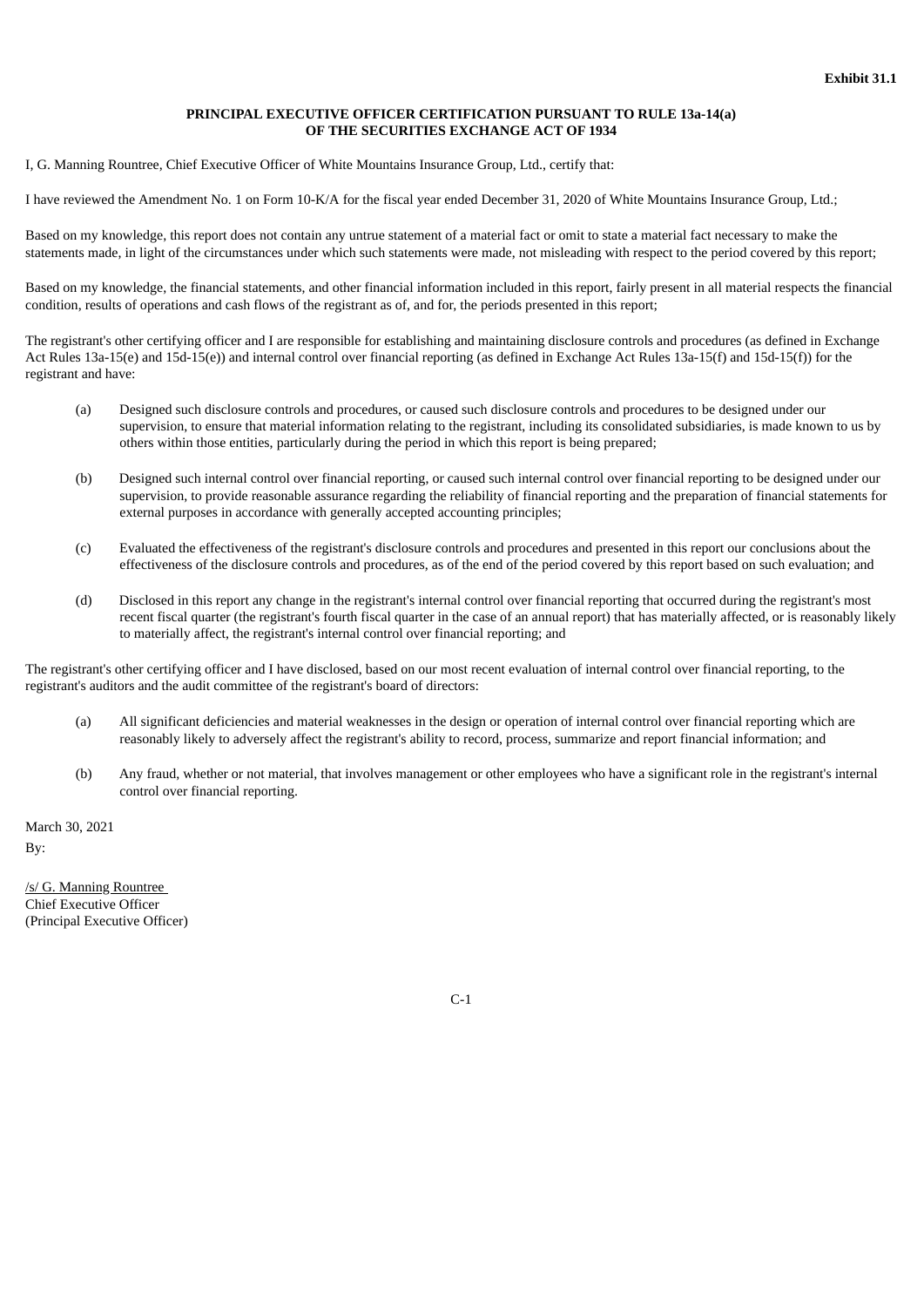#### **PRINCIPAL FINANCIAL OFFICER CERTIFICATION PURSUANT TO RULE 13a-14(a) OF THE SECURITIES EXCHANGE ACT OF 1934**

<span id="page-7-0"></span>I, Reid T. Campbell, Executive Vice President and Chief Financial Officer of White Mountains Insurance Group, Ltd., certify that:

I have reviewed the Amendment No. 1 on Form 10-K/A for the fiscal year ended December 31, 2020 of White Mountains Insurance Group, Ltd.;

Based on my knowledge, this report does not contain any untrue statement of a material fact or omit to state a material fact necessary to make the statements made, in light of the circumstances under which such statements were made, not misleading with respect to the period covered by this report;

Based on my knowledge, the financial statements, and other financial information included in this report, fairly present in all material respects the financial condition, results of operations and cash flows of the registrant as of, and for, the periods presented in this report;

The registrant's other certifying officer and I are responsible for establishing and maintaining disclosure controls and procedures (as defined in Exchange Act Rules 13a-15(e) and 15d-15(e)) and internal control over financial reporting (as defined in Exchange Act Rules 13a-15(f) and 15d-15(f)) for the registrant and have:

- (a) Designed such disclosure controls and procedures, or caused such disclosure controls and procedures to be designed under our supervision, to ensure that material information relating to the registrant, including its consolidated subsidiaries, is made known to us by others within those entities, particularly during the period in which this report is being prepared;
- (b) Designed such internal control over financial reporting, or caused such internal control over financial reporting to be designed under our supervision, to provide reasonable assurance regarding the reliability of financial reporting and the preparation of financial statements for external purposes in accordance with generally accepted accounting principles;
- (c) Evaluated the effectiveness of the registrant's disclosure controls and procedures and presented in this report our conclusions about the effectiveness of the disclosure controls and procedures, as of the end of the period covered by this report based on such evaluation; and
- (d) Disclosed in this report any change in the registrant's internal control over financial reporting that occurred during the registrant's most recent fiscal quarter (the registrant's fourth fiscal quarter in the case of an annual report) that has materially affected, or is reasonably likely to materially affect, the registrant's internal control over financial reporting; and

The registrant's other certifying officer and I have disclosed, based on our most recent evaluation of internal control over financial reporting, to the registrant's auditors and the audit committee of the registrant's board of directors:

- (a) All significant deficiencies and material weaknesses in the design or operation of internal control over financial reporting which are reasonably likely to adversely affect the registrant's ability to record, process, summarize and report financial information; and
- (b) Any fraud, whether or not material, that involves management or other employees who have a significant role in the registrant's internal control over financial reporting.

March 30, 2021 By:

/s/ Reid T. Campbell Executive Vice President and Chief Financial Officer (Principal Financial Officer)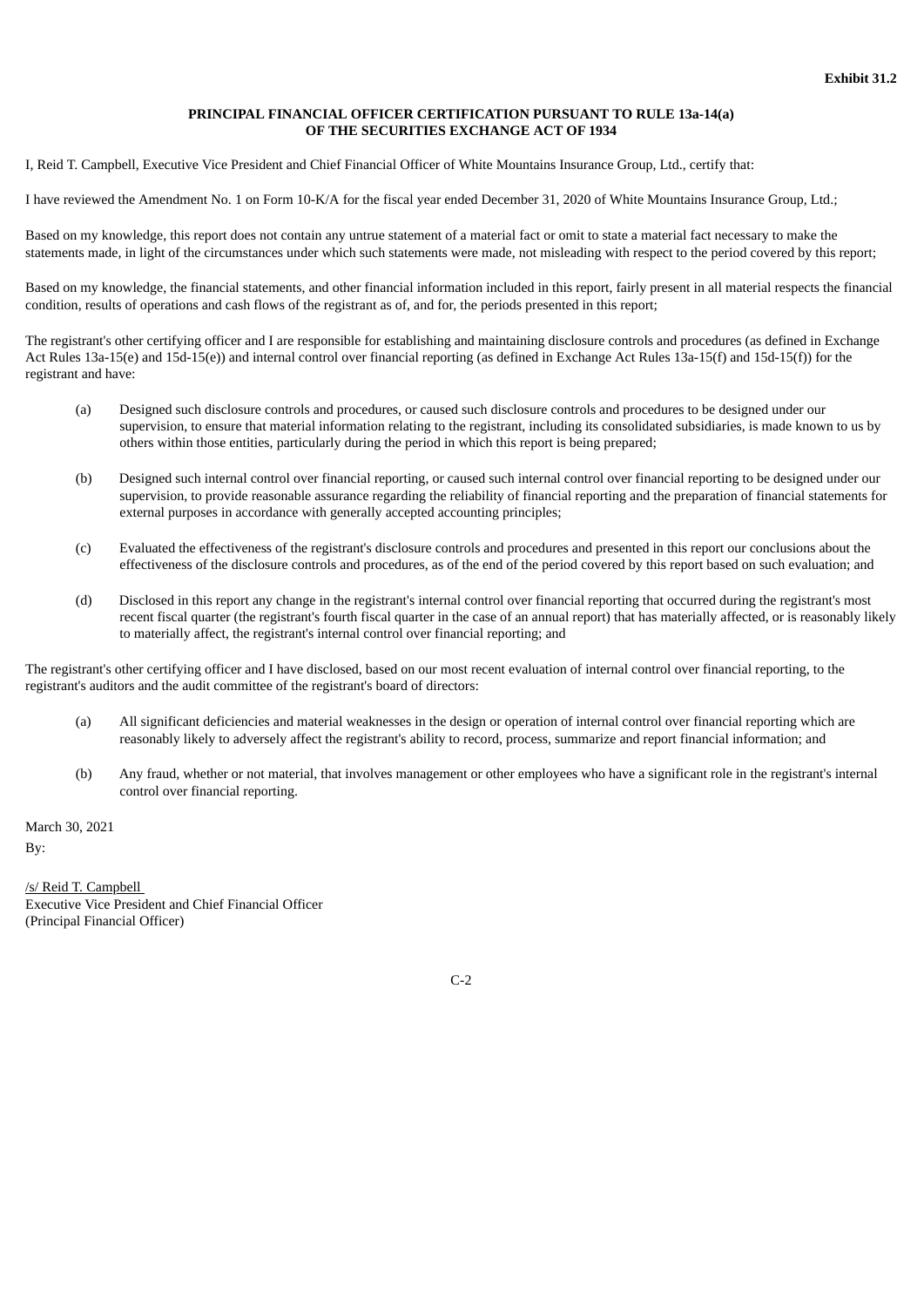## **PRINCIPAL EXECUTIVE OFFICER CERTIFICATION PURSUANT TO 18 U.S.C. SECTION 1350, AS ADOPTED PURSUANT TO SECTION 906 OF THE SARBANES-OXLEY ACT OF 2002**

<span id="page-8-0"></span>In connection with the Amendment No.1 on Form 10-K/A of White Mountains Insurance Group, Ltd. (the "Company"), for the period ending December 31, 2020 as filed with the Securities and Exchange Commission on the date hereof (the "Report"), I, G. Manning Rountree, Chief Executive Officer of the Company, certify, pursuant to 18 U.S.C. §1350, as adopted pursuant to §906 of the Sarbanes-Oxley Act of 2002, that to my knowledge:

- (a) The Report fully complies with the requirements of Section 13(a) or 15(d) of the Securities Exchange Act of 1934; and,
- (b) The information contained in the Report fairly presents, in all material respects, the financial condition and results of operations of the Company as of and for the periods presented in the Report.

/s/ G. Manning Rountree

Chief Executive Officer (Principal Executive Officer)

March 30, 2021